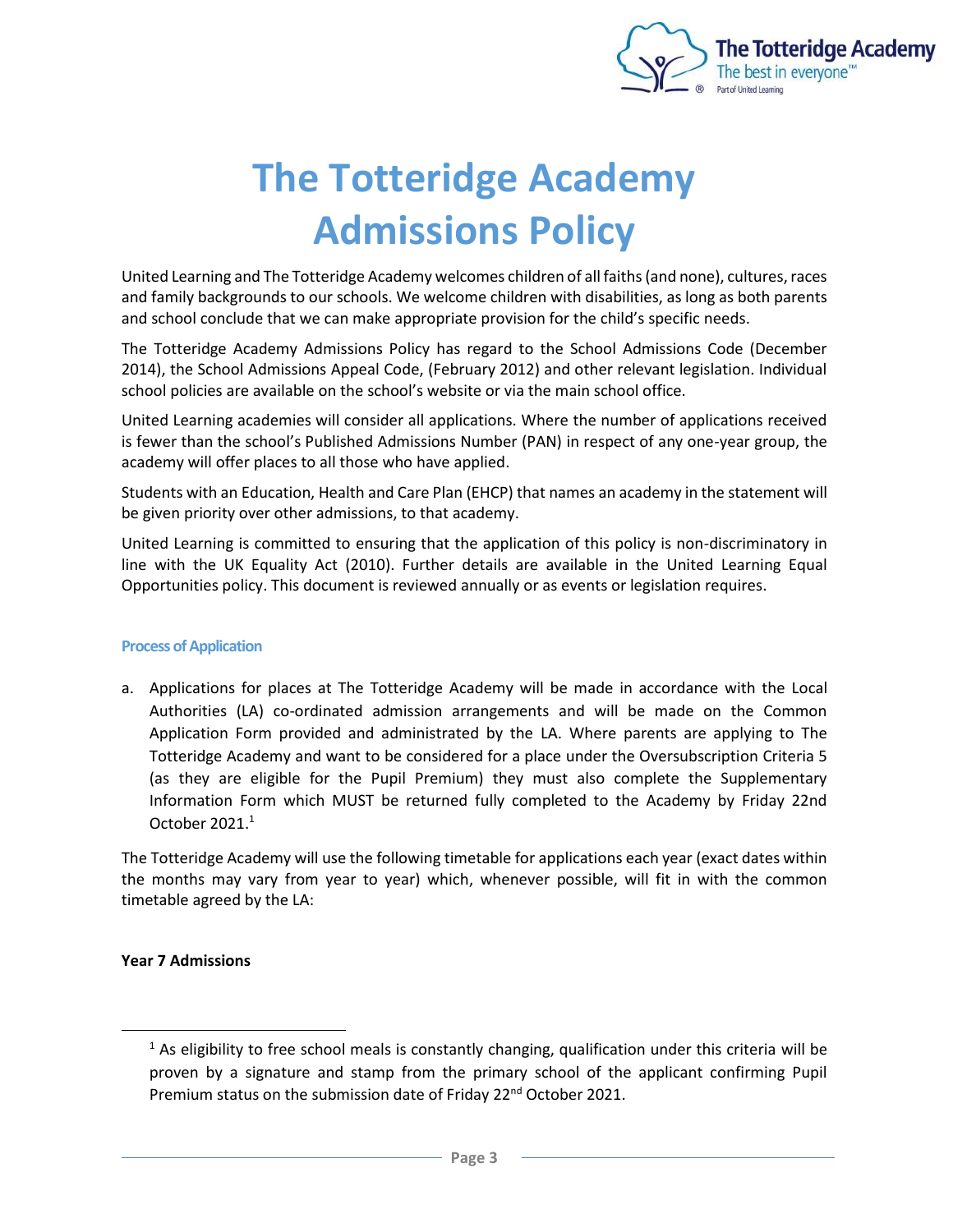

**September** – The Totteridge Academy will publish information about the arrangements for admission

| November -      | Sixth Form Open Evening<br><b>Applications Open</b>                                                                |
|-----------------|--------------------------------------------------------------------------------------------------------------------|
| January -       | Deadline for applications (specific date published on website annually)                                            |
|                 | <b>Conditional Offers Released</b>                                                                                 |
| <b>August -</b> | On or immediately after GCSE Results Day, offers are accepted and courses<br>are confirmed<br>Sixth Form Enrolment |

including details of open evenings and other opportunities for prospective students and their parents to visit the school. The Totteridge Academy will also provide information to the LA for inclusion in their composite prospectus, as required.

**October and throughout the year** – The Totteridge Academy will provide, where possible, opportunities for parents to visit the Academy.

**October –** Common Application Form to be completed and returned to the LA to administer.

**December –** LA sends application details to the Academy.

**January -** The Totteridge Academy returns ranked list, based on admissions criteria, of all applications to LA.

**February –** LA applies agreed scheme for local schools, informing other LEAs of offers to be made to residents.

**March –** Offers are made to parents.

#### **Published Admissions Number (PAN)**

The Totteridge Academy has the following published admission numbers for the year 2022/23:

- 180 places for Year 7
- 100 places for Year 12

#### **Consideration of applications**

The Totteridge Academy will consider all applications for places. Where the number of applications received is fewer than the school's Published Admissions Number (PAN) in respect of any one-year group, the academy will offer places to all those who have applied.

#### **Procedures where the Academy is oversubscribed**

If the number of applications for admissions is greater than the school's PAN after allocating places to those with The Totteridge Academy named on their Education, Health and Care Plan, places will be allocated in accordance with the following criteria applied in the order in which they are set out below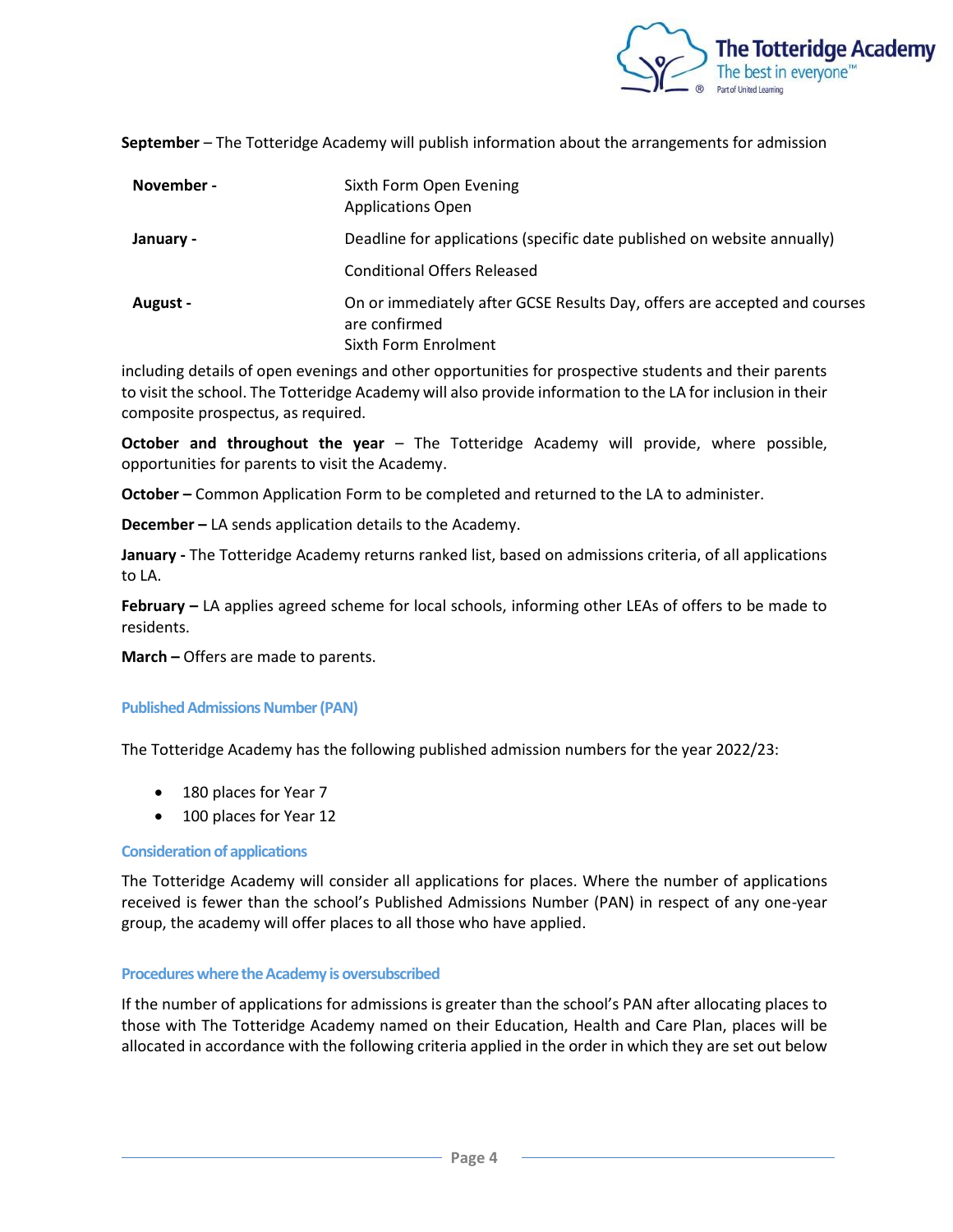

- 1. Looked after children and all previously looked after children, including those children who appear (to the admission authority) to have been in state care outside of England and ceased to be in state care as a result of being adopted. $2$
- 2. Students with significant, specific medical, social<sup>3</sup> or special educational needs, which the school is particularly able to meet and is compatible with the efficient education of all.
- 3. Students with a sibling or siblings who will be attending the academy on the date when the applicant would be admitted. The term sibling means a full, step, half, adopted or fostered brother or sister, but not cousins. United Learning academies reserve the right to ask for proof of relationships.
- 4. Children of staff of the academy where the member of staff has been employed at the school for two or more years at the time at which the application for admission to the school is made and will be in employment at the school when the child starts school.
- 5. Children who are in receipt of the Pupil Premium at the date of application<sup>4</sup>.
- 6. Students who live the nearest distance to the academy. (Distance is measured in a straight line between the address point for the child's home, supplied by Ordnance Survey, to the school's main gate using the Council's computerised geographical information system). Random allocation will be used as a tie-break to decide who has highest priority for admission if the distance between a child's home and the academy is equidistant in any individual case.

(NB: Proof of address can be requested at any time throughout the admissions process and the offer of a place withdrawn and the application cancelled if false or misleading information is provided).

## **Applications on behalf of Twins or Triplets (Multiple Births)**

<sup>3</sup> *Applications made under this criterion must be supported by a current letter from a doctor, social worker or other appropriate professional. The letter must name the school and specify the reasons why the particular school is most suitable for the child and the difficulties that would be faced if the child attends an alternative school. Information not provided at the time the application is submitted may not be considered at a later date.*

*a.* <sup>4</sup> *The pupil premium is additional funding paid annually to schools under section 14 of the Education Act 2002 for the purposes of supporting the attainment of disadvantaged children. This criterion*  relates only to children in receipt of the pupil premium at the date of application and does not *extend to cover those eligible for the service premium. As eligibility to free school meals is constantly changing, qualification under this criteria will be proven by a signature and stamp from the primary school of the applicant confirming Pupil Premium status on the submission date of Friday 22nd October 2021.*

 $^2$  A 'looked after child' is a child who is (a) in the care of a local authority, or (b) being provided with *accommodation by a local authority in the exercise of their social services functions (see the definition in Section 22(1) of the Children Act 1989) at the time of making an application to a school. A child is regarded as having been in state care outside of England if they were in the care of or were accommodated by a public authority, a religious organisation, or any other provider of care whose sole or main purpose is to benefit society.*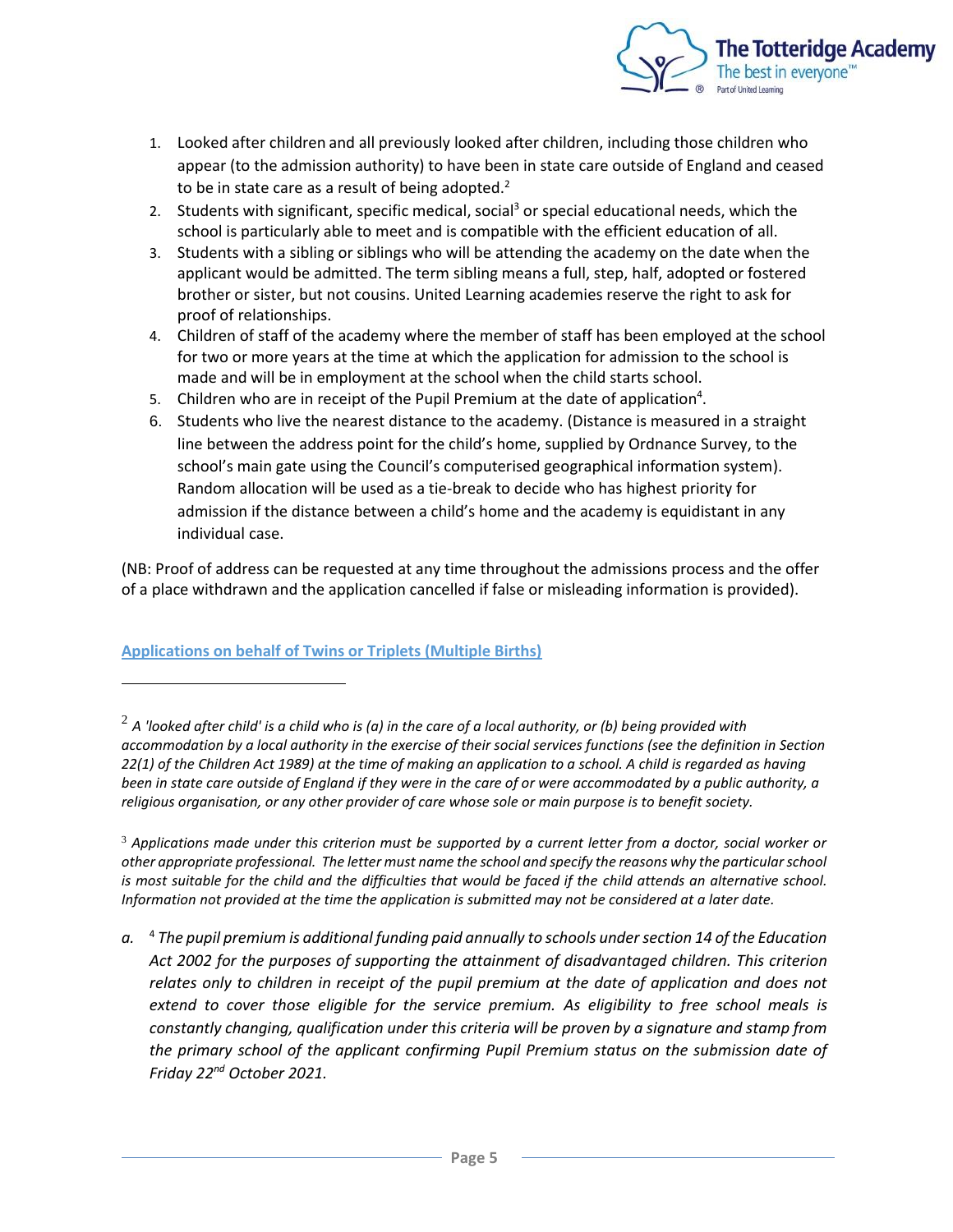

If only one place is available at the school and the next child who qualifies for a place is one of multiple birth siblings, The Totteridge Academy will go over the PAN to support the family.

#### **Operation of waiting lists**

If in any year an academy receives more applications for places than there are places available, the academy will operate a waiting list until a month after the admission date. It is open to any parent to ask for his or her child's name to be placed on the waiting list following an unsuccessful application. The child's position on the waiting list will be determined solely in accordance with the oversubscription criteria set out above. Where places in the academy become vacant, they will be allocated to children on the waiting list in accordance with the oversubscription criteria.

Parent(s) have the right of appeal if they are dissatisfied with an admission decision of the academy. Please see the Totteridge Academy Admissions Appeal procedure on the website. Further information about admission appeals can be found here: [www.gov.uk/schools-admissions/appealing-a-schools](http://www.gov.uk/schools-admissions/appealing-a-schools-decision)[decision.](http://www.gov.uk/schools-admissions/appealing-a-schools-decision)

#### **Year 12 Admissions**

All applications for Year 12 admissions should be made directly to the Academy via the Sixth Form Admission Form which can be found on the website.

The overall capacity of the Sixth Form is 200 students across Years 12 and 13.

Both internal and external students wishing to enter the sixth form will be expected to have met the same minimum academic entry requirements for the sixth form. These are:

- 5+ Maths and English
- 6+ in chosen A-level subjects, and/or
- 7+ in Biology, Chemistry, Physics, Maths
- 8+ in Maths for Further Maths

In addition to the sixth form's minimum academic entry requirements students will need to satisfy minimum entrance requirements to the courses for which they are applying. If either internal or external applicants fail to meet the minimum course requirements, they will be given the option of pursuing any alternative courses for which they do meet the minimum academic requirements. Course requirements are published annually in the school's prospectus and on its website and all courses are subject to sufficient demand at enrolment.

The academy will admit any pupils with an Education, Health and Care plan naming the school who meet the entry requirements for the courses they wish to pursue.

Internal applicants transferring from Year 11, will be given priority, subject to meeting the minimum entrance requirements. Any remaining places will be offered to external students, subject to meeting the minimum entrance requirements, and subject to course availability. When there are more **external applicants** that satisfy any academic entry requirements than the PAN, priority, will be given in the same order as the oversubscription criteria listed above.

#### **In Year Admissions**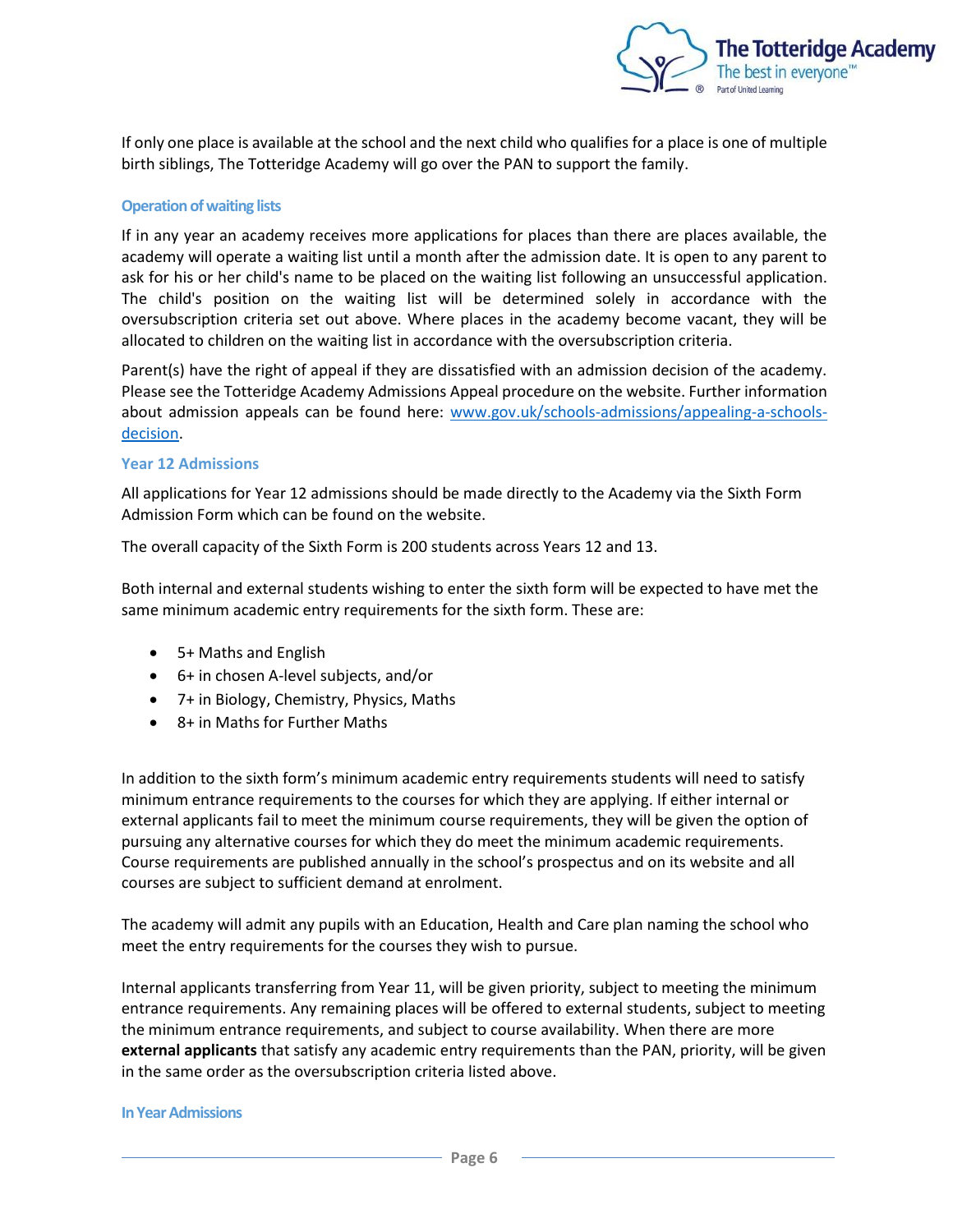

The Totteridge Academy may refuse admissions to particular applicants where less than the PAN apply in a year group. These are applicants who have been excluded from two or more other schools and the ability to refuse admissions runs up for a period of two years since the last exclusion. Exclusions which took place before the child concerned reached compulsory school age do not count for this purpose.

## **Years 7-11**

Applications for in-year admissions for Years 7-11 should be made directly to the London Borough of Barnet Admissions Team. Guidance regarding in-year admissions can be found on the LB Barnet website. In the event of more in-year applications than there are spaces available the same oversubscription criteria will apply.

## **Year 12 & 13**

Applications for in-year admission to either Year 12 or 13 should be made directly to the school and addressed to the Director of Sixth Form. The same minimum academic entry requirements and subject specific requirements detailed above and in the relevant year's prospectus will apply.

## **Requests for admission outside the normal age group**

Children are educated in school with others of their age group, with the curriculum differentiated as necessary to meet the needs of individual children. However, parents may request that their child is exceptionally admitted outside their age group, for example if their child is gifted or talented or has experienced problems such as ill health. The Headteacher will decide whether or not the individual circumstances make this appropriate on educational grounds and in the best interests of the child. This will include taking account of the parent's views; student's views; school's view in terms of what would benefit the young person most;

information about the child's academic, social and emotional development; where relevant, their medical history and the views of a medical professional; whether they have previously been educated out of their normal age group; and whether they may naturally have fallen into a lower age group if it were not for being born prematurely

Parents seeking admission to an age group below the child's actual age should submit their request in the September of the year before the year when children of the same age are due to start school.

## **Changing Admissions**

Each of our schools will consult when admission arrangements are changed or if they have not been consulted on within the last 7 years. For entry in 2017 and each subsequent academic year thereafter, schools will consult for a minimum of 6 weeks.

United Learning school is committed to ensuring that the admissions register is maintained in accordance with Education (Pupil Registration) (England) Regulations 2006.